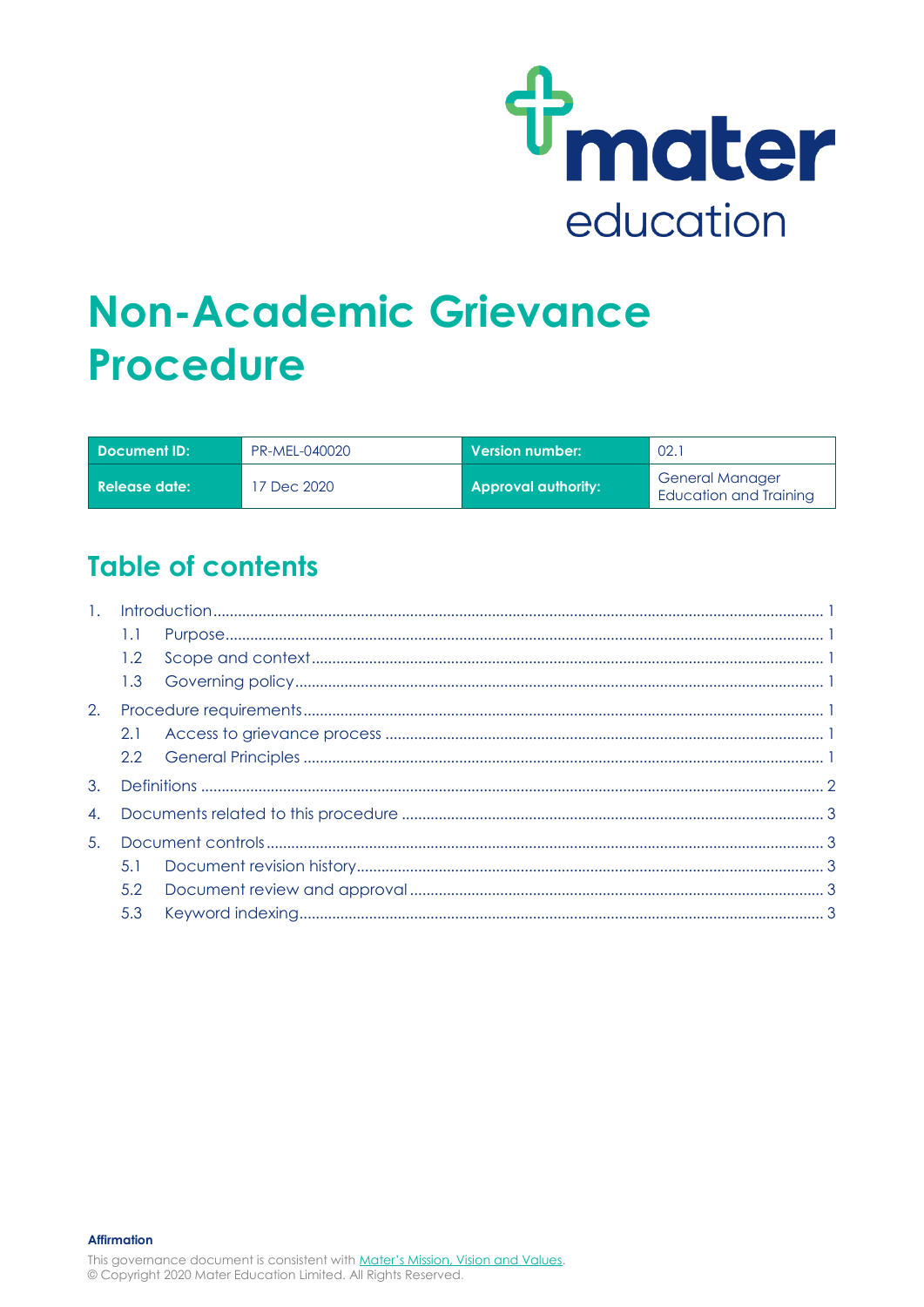# <span id="page-1-0"></span>**1. Introduction**

### <span id="page-1-1"></span>**1.1 Purpose**

This procedure sets out Mater Education' s commitment to providing an effective, efficient, timely, fair and confidential process for grievances relating to non-academic matters.

## <span id="page-1-2"></span>**1.2 Scope and context**

This procedure applies to persons enrolled or who are seeking to enrol in a course of study with Mater Education.

## <span id="page-1-3"></span>**1.3 Governing policy**

| <b>Document ID</b> | Document title            |
|--------------------|---------------------------|
| PY-MEL-040012      | Quality Management System |

# <span id="page-1-4"></span>**2. Procedure requirements**

The following procedures are to be followed.

# <span id="page-1-5"></span>**2.1 Access to grievance process**

Complainants are entitled to access this grievance procedure regardless of the location of the campus at which the grievance has arisen, the complainant's place of residence or mode of study. Mater Education will implement decisions made in following the grievance procedure.

## <span id="page-1-6"></span>**2.2 General Principles**

General principles that apply to all stages of this grievance procedure will be adhered to by Mater Education. They are:

- Ideally, concerns should be discussed with Mater Education team members at the time they arise and every effort made to try to find a mutually acceptable resolution. Wherever possible, team members will resolve grievances at the point-of-service.
- Each party to the internal and external stages of the procedure can be accompanied or assisted by another person, at that party's cost
- Each party will not be discriminated against or victimised.
- At all stages of the process, discussions will be recorded in writing. Reasons and a full explanation in writing for decisions and actions taken as part of this process will be provided to each party.
- Records of all grievances will be kept for a period of five years. These records will be kept strictly confidential however will allow parties who have used this procedure to access records of that use.
- There shall be no charge for either the internal or external stage of this grievance process.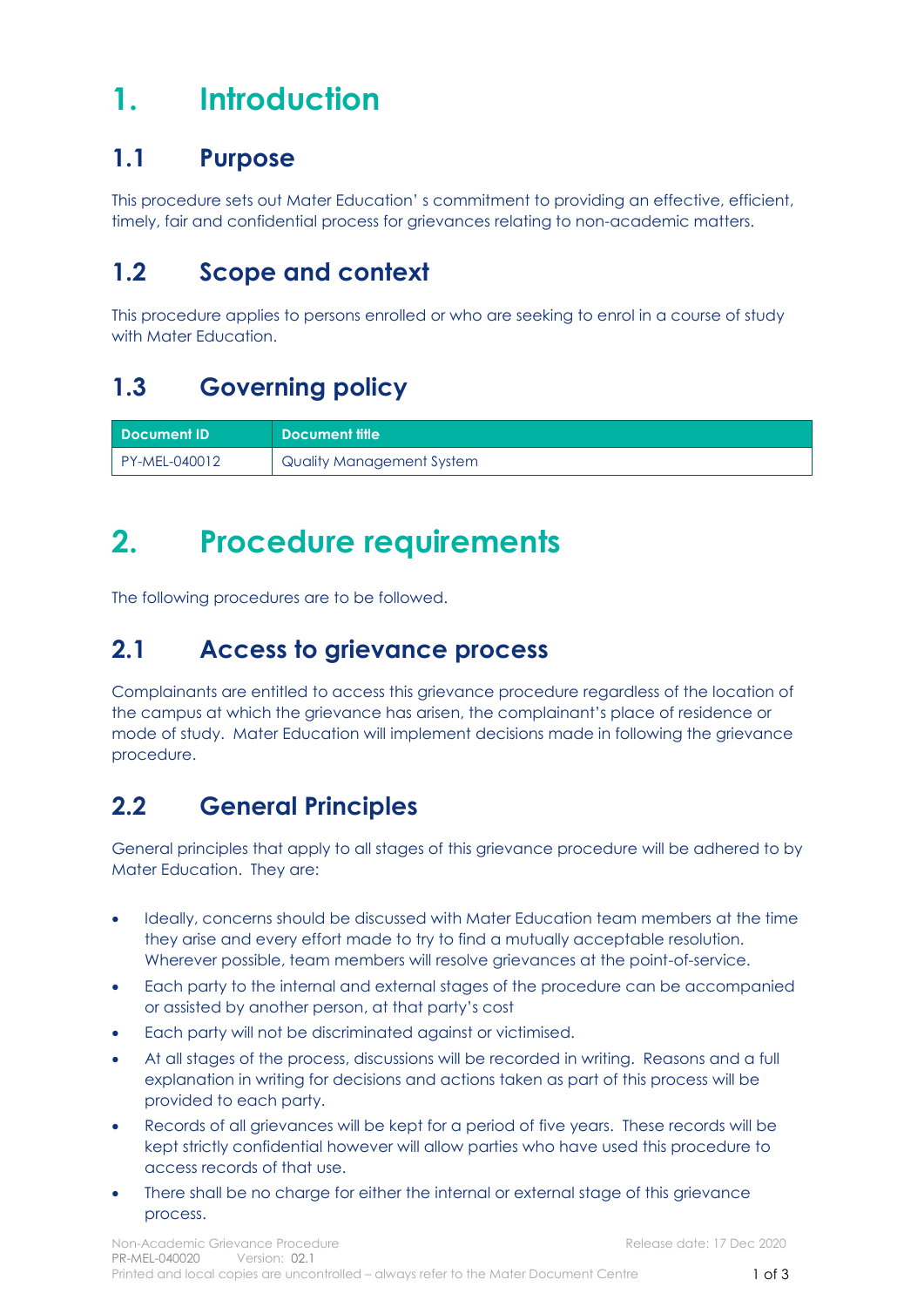#### **Stage one – formal grievance**

A formal grievance can be sent to educationfeedback@mater.org.au or by using the feedback form on Mater Education's website.

Mater Education will acknowledge the receipt of grievances within 24 hours and provide an estimated timeframe for investigation within 48 hours.

Investigation of the grievance will be conducted in a transparent, equitable, objective and unbiased manner by the relevant senior officer.

Mater Education's response will be timely, specific and will include rationale for the decision taken. Fair and reasonable remedies will be offered as appropriate.

Parties will be advised of their right to access stage two of this process at this time if they are not satisfied with the outcome of stage one.

#### **Stage two – appeal stage**

Where a party is not satisfied with the outcome of stage one, they may lodge an appeal in writing with the General Manager, Education and Training.

The appeal will be investigated by an independent and impartial officer of Mater Education; The Reviewer. The Reviewer will be an independent person or panel with appropriate expertise nominated by the General Manager, Education and Training.

The Reviewer will conduct all necessary consultations with the party and other relevant persons and make a determination of the appeal. The party will be advised in writing of the outcome of their appeal, including the reasons for the decision within 2 weeks of receipt of the appeal.

The party will be advised of their right to progress to stage three of the grievance process at this time if they consider the matter unresolved.

Where an appeal is in relation to actions arising from the non-payment of tuition fees, and those fees remain unpaid in full, or in part by agreement, the outcome from stage two (above) is final. Stage three below is not available where a debt is owed to Mater Education.

#### **Stage three - external stage**

Where the party is not satisfied with the outcome of stage two and where there is no debt owed to Mater Education, they may request that the matter be referred to an external dispute resolution process by a body appointed for this purpose by Mater Education. The external and independent person or body will have the appropriate expertise.

Written notice of the decision on review to be given to each party, with the notice to include the reasons for the decision

Mater Education Limited will give due consideration to any recommendations arising from the external review within five (5) working days.

# <span id="page-2-0"></span>**3. Definitions**

| Term                    | <b>Definition</b>                                                                                                                                                                                                                                                         |
|-------------------------|---------------------------------------------------------------------------------------------------------------------------------------------------------------------------------------------------------------------------------------------------------------------------|
| Non-academic<br>matters | Matters include those matters which do not relate to student progress,<br>assessment, course content or awards in a course and include complaints in<br>relation to enrolment in a course and personal information that the provider<br>holds in relation to the student. |
|                         |                                                                                                                                                                                                                                                                           |